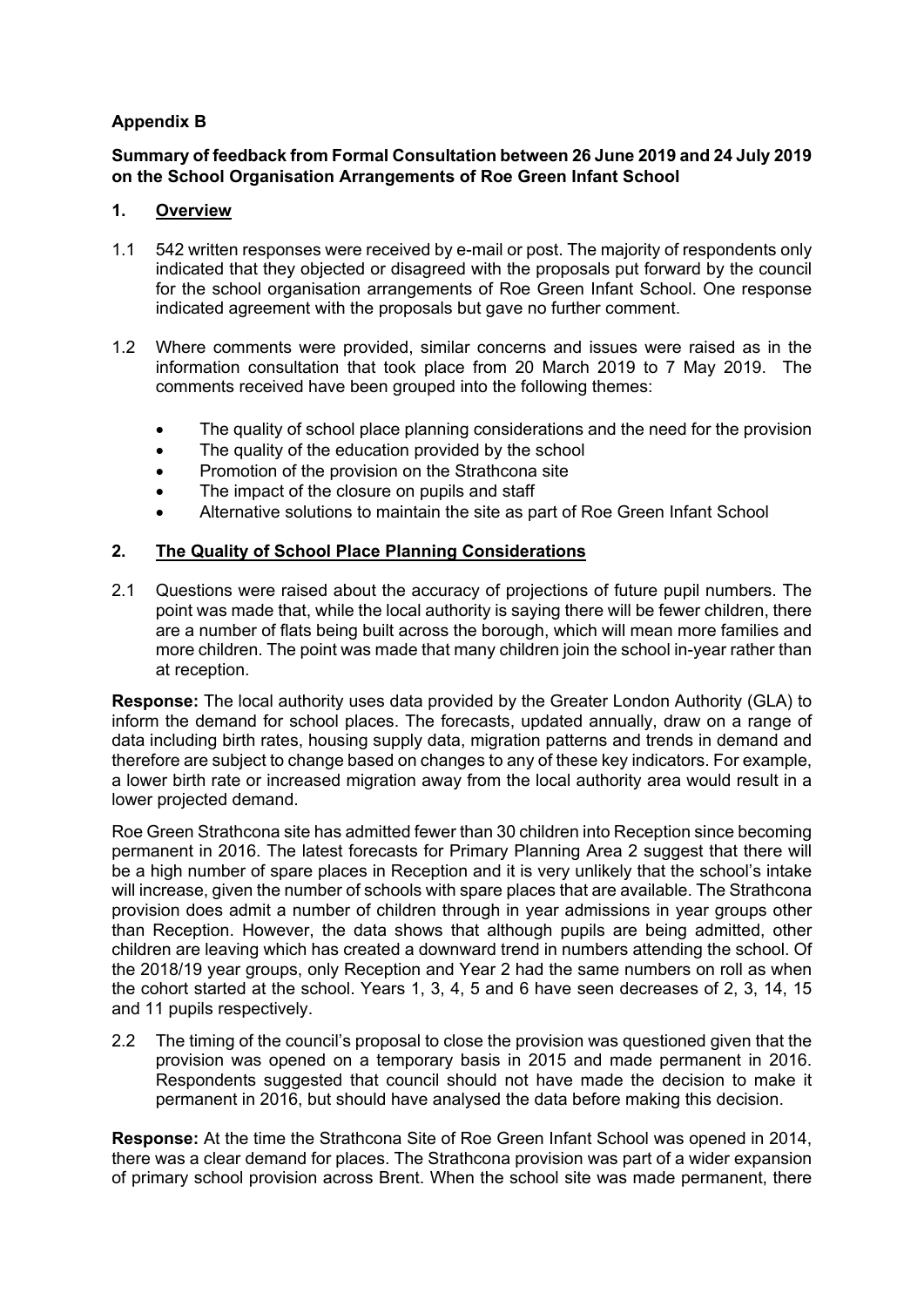was a need to regularise the provision as well as an expectation that places were still required. However recent projections provided by the GLA are significantly lower than previous projections and show a clear reduction in demand. This is the case across London as well as in Brent. The local authority is in a position now where it has a surplus of primary school places across the borough and will continue to do so. On National Offer Day (16 April 2019) for Reception places in 2019, 30 of the 57 schools that offer places in Reception had vacancies, and there were over 750 vacancies which equates to 25 classes.

2.3 Why this school and this particular site had been picked for closure was questioned and concerns raised that the LA seems to have already made a decision.

**Response:** The local authority has consulted to reduce the Published Admission Number at two primary schools which will take effect from September 2020. The local authority is also working with primary schools who will have more than 30 vacancies in Reception in 2019 to implement an informal cap to the numbers entering the school, so that they do not have to open an additional class unless there is a particular need to do so (such as increased demand in the school or the area).

2.4 Respondents felt that the council should be focusing on children and not pupil numbers.

**Response:** The local authority has a responsibility to provide a good quality education to all children in Brent. This means ensuring that resources provided through the Dedicated Schools Grant are effectively used to support all schools.

The number of vacancies for this year group borough wide on National Offer Day was almost 18% of the total capacity. The local authority has a duty to manage public funds effectively and efficiently. An efficient level of surplus capacity would be in the region of 5%, as set out in the School Place Planning Strategy 2019-23. The local authority has proposed the closure of the Strathcona provision at Roe Green Infant School as part of wider measures to reduce capacity across the borough.

#### **3. The Quality of Education**

- 3.1 A range of points were made about the quality of the Roe Green Strathcona provision:
	- that the school was ranked in the top 3 percent in England in 2017/18
	- that children who are new arrivals to the UK make considerable progress in English/ EAL at the school
	- that children are thriving and achieving more in a small school rather than a big one, especially the more vulnerable children
	- the quality and dedication of teaching staff is exceptional.

**Response:** The proposal to close the Roe Green Strathcona provision is not because of any concerns about the quality of education that children receive. The local authority recognises that Roe Green Infant School is a good school and acknowledges the comments made about the dedication of staff and the inclusive environment that has been created for the children who attend. However, in Brent, 93% of schools are rated either good or outstanding by Ofsted and there are a number of alternative schools that parents can chose for their children.

The proposal to close the Roe Green Strathcona provision is in response to falling demand for primary places and concerns that, given the high number of spare places across the borough, the provision is neither sustainable nor an efficient use of resources. Based on the historically low number of children entering the Strathcona provision at Reception, it will become very difficult to manage the key stage 2 provision (years 3 to 6) with less than 5 children in any year group.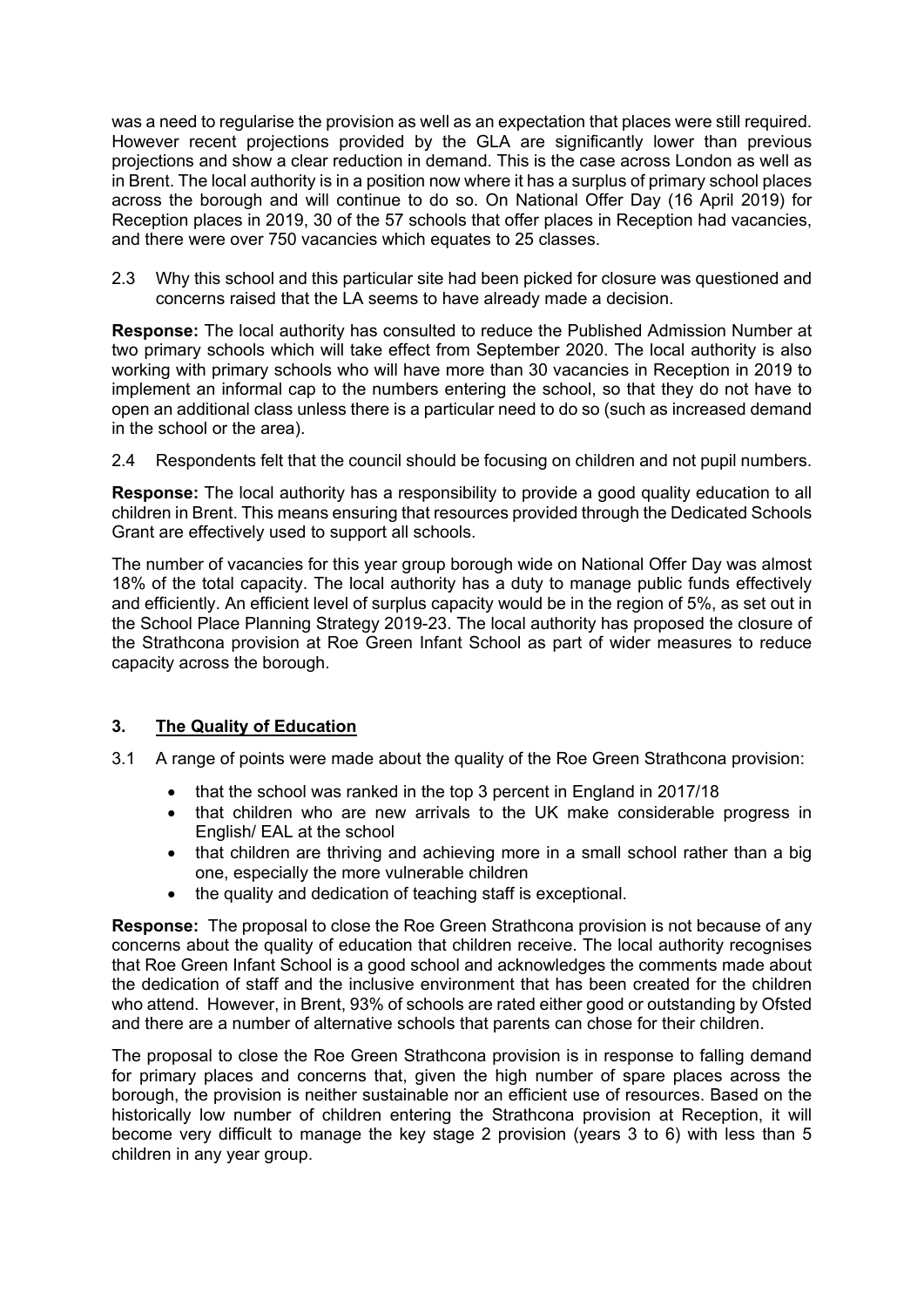## **4. Promotion of the provision**

4.1 Respondents raised concern that people do not know that the school exists, that it is difficult to find the site on the local authority's school finder search map and that the school has not been given enough publicity.

**Response:** The Strathcona provision is a part of Roe Green Infant School and is not a separate school, in itself. This means that the school has only one entry on the 'Get Information About Schools' website run by the Department for Education (DfE) and it only has one DfE number.

The provision does have a separate entry on the eAdmissions website for applications for children starting in Reception and can be found using the admissions system map search. The provision also appears on Brent Council's Parent Portal for children who require an in year school place. The Strathcona provision has also been included in the local authority's Primary School Information booklet each year since 2016, when it was made permanent. The Community School pages explain that Roe Green Infant School has two sites and provides information on how applications can be made for children to attend either site. The local authority has noted that the Strathcona provision cannot be found as a separate part of the Roe Green Infant School on the School Finder pages of the Brent website.

4.2 The lack of advertising by the local authority was considered the reason for the school's low intakes. The council was asked to consider what steps might be taken even at this late stage, to remedy the situation in respect of supporting recruitment of future pupils for the provision.

**Response:** The local authority is responsible for providing information to parents about schools with Brent. This is undertaken through the eAdmissions system, Brent's Parent Portal and the annually published admissions booklet. The local authority does not take any additional measures to individually promote any school above another.

#### **5. The Impact of closure on pupils and staff**

5.1 Concerns were raised about the psychological and emotional impact of closing the provision on the Roe Green Strathcona site on children attending the school. The point was made that the process to date has already caused anxiety about the closure and that children are passionate about keeping the provision. Concerns were raised about the disruption that the closure proposal would cause to children and their families.

**Response:** The council recognises that closing the provision is difficult for the children and families who are currently accessing the provision. The proposal for a phased closure was developed to minimize the impacts on children. The phased closure will allow all children on roll in September 2019, other than those in Year 3, to complete their current key stage. This means that children would move school at either the end of Key Stage 1 or Key Stage 2, both of which are natural transition points. Year 3 would be able to continue at the school until the end of Year 5. The process of moving children to alternative schools will be carefully managed with parents supported to identify alternative schools for their children. Parents will be at liberty to choose from a number of schools available to them and will be able to decide which school they would prefer their child to attend. The local authority will also work with other schools with spare places to support this process.

Parents are also free to move their children at any time to another school with vacancies.